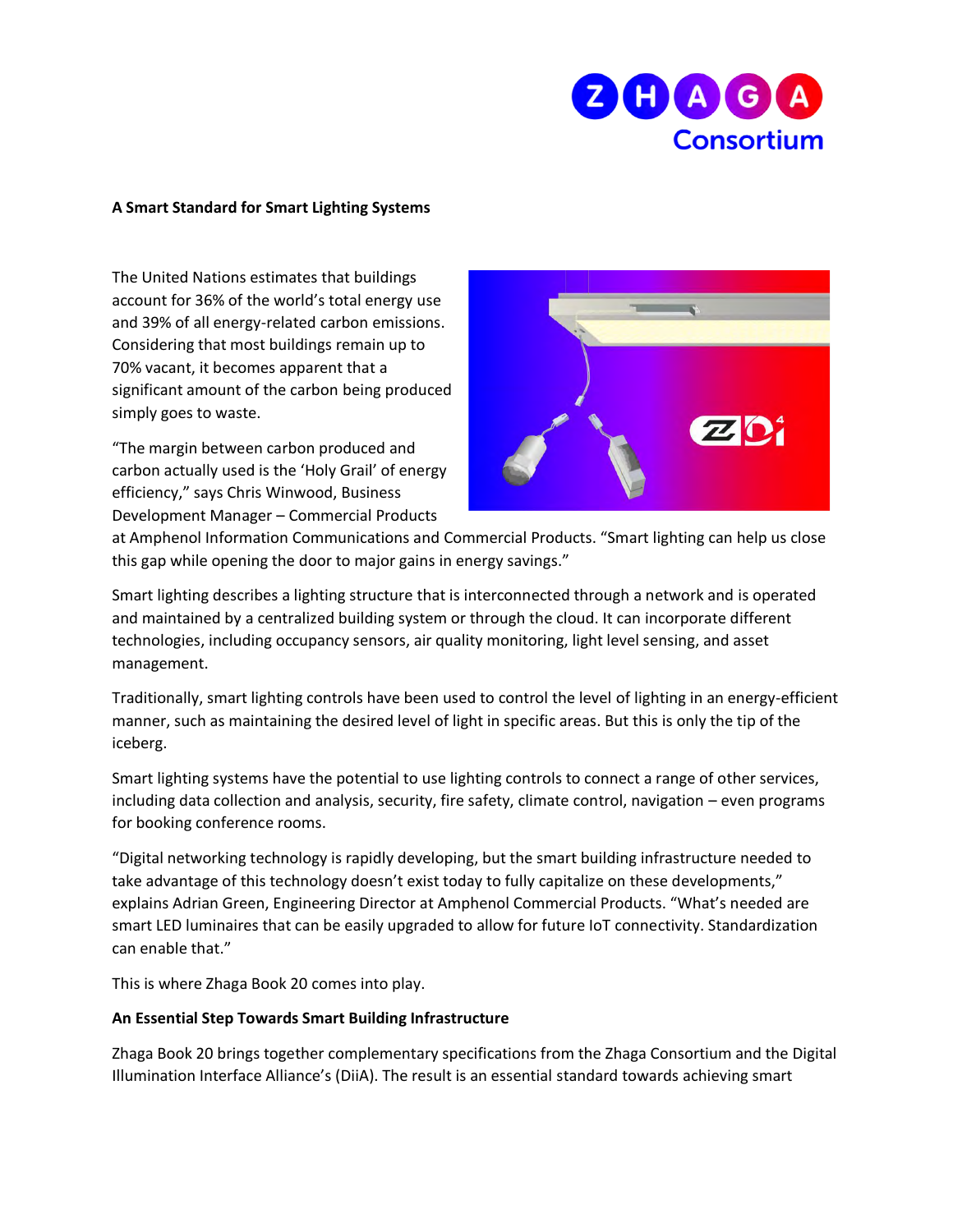

building infrastructure, which specifies smart, interoperable LED luminaires with easily upgradeable IoT connectivity.

The Zhaga Consortium is a global lighting-industry organization that aims to standardize interfaces of components of LED luminaires, including LED light engines, LED modules, LED arrays, holders, electronic control gear (LED drivers), connectors, and sensing/communication modules. DiiA is the global industry organization for the Digital Addressable Lighting Interface (DALI), the global standard for digital communication between lighting-control devices.

Specifically, Book 20 defines an interface between an indoor LED luminaire and a sensing/communication module. Through the interface, the module connects to the LED driver and typically provides sensory inputs or enables communication between network components. Zhaga Book 20 provides interoperability between an indoor LED luminaire and a module by specifying the interconnect as well as the mechanical interface to mount sensors directly into the luminaire. Four sizes are defined which will accommodate common configurations of sensors. Two rectangular and two cylindrical form factors are defined.

"Having a plug-and-play, connector-based interface makes it easy to add or upgrade sensors and/or communication modules," notes Green. "This in turn enables luminaires to keep pace with the rapid developments happening in digital networking and sensing technology."

## **Beyond Lighting**

Other functionalities beyond lighting can also be supported. For example, the use of intelligent D4i drivers enables luminaires to collect, store, and report a wide variety of data in a standardized manner. "A smart luminaire can communicate and interact with a lighting control network, providing energy consumption data, fault detection, and many other parameters," adds Winwood. "This can result in significant cost savings in terms of energy efficiency and maintenance."

It can also result in significant revenue for companies. According to a report by Navigant Research, indoor LED sales are expected to grow 6.9% annually, from about \$7 billion in 2019 to an estimated \$13 billion by 2028. Furthermore, sales of lighting controls are forecasted to grow at 5.4% per year, and sales of IoT-based lighting systems by about 17.6%.

Perhaps most importantly, Zhaga Book 20 ensures that Zhaga-D4i certified luminaires will be the backbone of intelligent buildings everywhere. "By creating a simple way of adding control/sensing modules into the building system's architecture, this standard allows building managers to select luminaires today for the technology advances of tomorrow," says Dee Denteneer, Secretary General of the Zhaga Consortium. "This represents a step-change not only in smart lighting technology, but also in terms of energy savings."